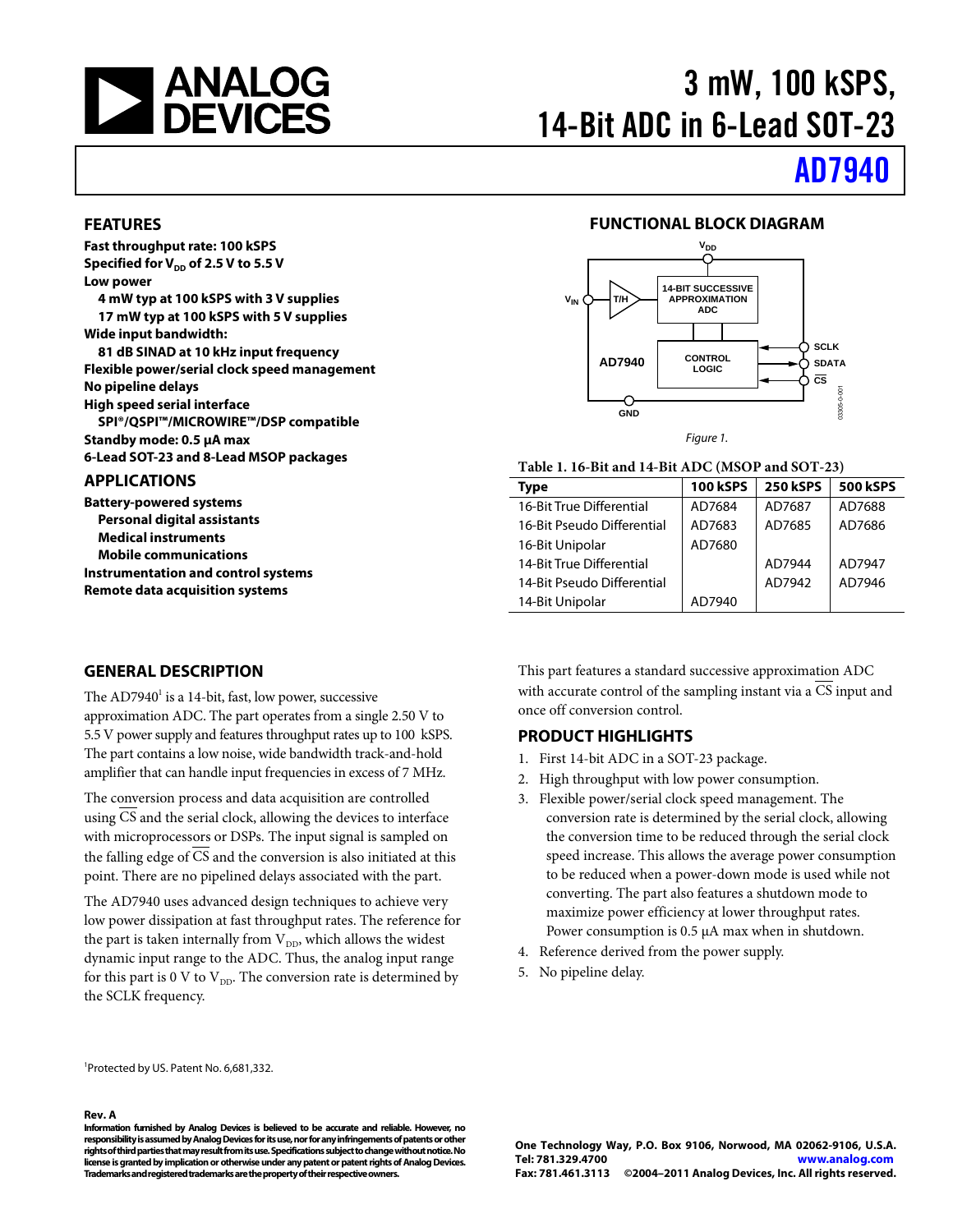## <span id="page-1-0"></span>**TABLE OF CONTENTS**

### **REVISION HISTORY**

| $8/11$ —Rev. 0 to Rev. A         |  |
|----------------------------------|--|
|                                  |  |
|                                  |  |
| 7/04—Revision 0: Initial Version |  |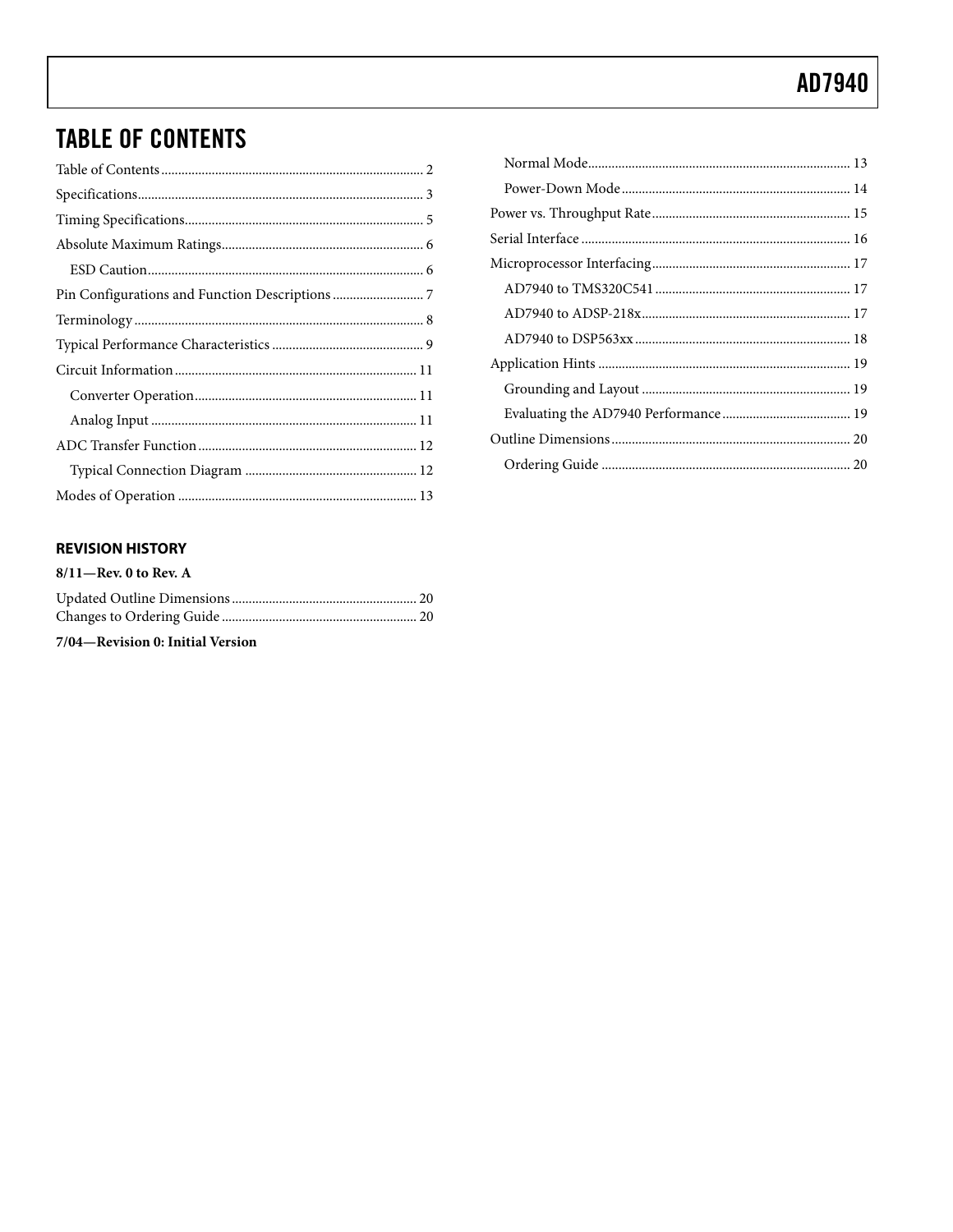## <span id="page-2-0"></span>SPECIFICATIONS<sup>1</sup>

 $V_{DD}$  = 2.50 V to 5.5 V,  $f_{SCLK}$  = 2.5 MHz,  $f_{SAMPLE}$  = 100 kSPS, unless otherwise noted;  $T_A$  =  $T_{MIN}$  to  $T_{MAX}$ , unless otherwise noted.

| Parameter                                           | <b>B</b> Version <sup>1</sup> | Unit                             | <b>Test Conditions/Comments</b>                                                 |
|-----------------------------------------------------|-------------------------------|----------------------------------|---------------------------------------------------------------------------------|
| DYNAMIC PERFORMANCE                                 |                               |                                  | $f_{IN}$ = 10 kHz sine wave                                                     |
| Signal-to-Noise + Distortion (SINAD) <sup>2</sup>   | 81                            | dB min                           |                                                                                 |
| Total Harmonic Distortion (THD) <sup>2</sup>        | $-98$                         | dB typ                           |                                                                                 |
| Peak Harmonic or Spurious Noise (SFDR) <sup>2</sup> | $-95$                         | dB typ                           |                                                                                 |
| Intermodulation Distortion (IMD) <sup>2</sup>       |                               |                                  |                                                                                 |
| Second-Order Terms                                  | $-94$                         | dB typ                           |                                                                                 |
| Third-Order Terms                                   | $-100$                        | dB typ                           |                                                                                 |
| <b>Aperture Delay</b>                               | 20                            | ns max                           |                                                                                 |
| Aperture Jitter                                     | 30                            | ps typ                           |                                                                                 |
| Full Power Bandwidth                                | 7                             | MHz typ                          | $\omega$ -3 dB                                                                  |
|                                                     | 2                             | MHz typ                          | $@ -0.1 dB$                                                                     |
| DC ACCURACY                                         |                               |                                  |                                                                                 |
| Resolution                                          | 14                            | Bits min                         | $V_{DD}$ = 2.5 V to 4.096 V                                                     |
|                                                     | 13                            | Bits min                         | $V_{DD}$ > 4.096 V                                                              |
| Integral Nonlinearity <sup>2</sup>                  | ±1                            | LSB max                          | $V_{DD}$ = 2.5 V to 4.096 V                                                     |
|                                                     | ±2                            | LSB max                          | $V_{DD}$ > 4.096 V                                                              |
| Offset Error <sup>2</sup>                           | ±6                            | LSB max                          |                                                                                 |
| Gain Error <sup>2</sup>                             | ±8                            | LSB max                          |                                                                                 |
| <b>ANALOG INPUT</b>                                 |                               |                                  |                                                                                 |
| Input Voltage Ranges                                | 0 to $V_{DD}$                 | $\vee$                           |                                                                                 |
| DC Leakage Current                                  | ±0.3                          | $\mu$ A max                      |                                                                                 |
| Input Capacitance                                   | 30                            | pF typ                           |                                                                                 |
| <b>LOGIC INPUTS</b>                                 |                               |                                  |                                                                                 |
| Input High Voltage, VINH                            | 2.4                           | V min                            |                                                                                 |
| Input Low Voltage, V <sub>INL</sub>                 | 0.4                           | V max                            | $V_{DD} = 3 V$                                                                  |
|                                                     | 0.8                           | V max                            | $V_{DD} = 5 V$                                                                  |
| Input Current, I <sub>N</sub>                       | ±0.3                          | µA max                           | Typically 10 nA, $V_{IN} = 0$ V or $V_{DD}$                                     |
| Input Capacitance, $C_{IN}^{2,3}$                   | 10                            | pF max                           |                                                                                 |
| <b>LOGIC OUTPUTS</b>                                |                               |                                  |                                                                                 |
| Output High Voltage, V <sub>OH</sub>                | $V_{DD}$ – 0.2                | V min                            | $I_{\text{SOWRCE}} = 200 \mu\text{A}; V_{\text{DD}} = 2.50 \text{ V}$ to 5.25 V |
| Output Low Voltage, V <sub>OL</sub>                 | 0.4                           | V max                            | $I_{SINK} = 200 \mu A$                                                          |
| Floating-State Leakage Current                      | ±0.3                          | µA max                           |                                                                                 |
| Floating-State Output Capacitance <sup>2, 3</sup>   | 10                            | pF max                           |                                                                                 |
| <b>Output Coding</b>                                |                               | <b>Straight (Natural) Binary</b> |                                                                                 |
| <b>CONVERSION RATE</b>                              |                               |                                  |                                                                                 |
| <b>Conversion Time</b>                              | 8                             |                                  | 16 SCLK cycles                                                                  |
| Track-and-Hold Acquisition Time                     | 500                           | us max<br>ns max                 | Full-scale step input                                                           |
|                                                     | 400                           |                                  | Sine wave input $\leq 10$ kHz                                                   |
| Throughput Rate                                     | 100                           | ns max<br>kSPS max               | See the Serial Interface section                                                |
| <b>POWER REOUIREMENTS</b>                           |                               |                                  |                                                                                 |
|                                                     |                               | V min/V max                      |                                                                                 |
| $V_{DD}$                                            | 2.50/5.5                      |                                  | Digital I/P <sub>s</sub> = 0 V or $V_{DD}$                                      |
| $I_{DD}$                                            |                               |                                  | $V_{DD}$ = 5.5 V; SCLK on or off                                                |
| Normal Mode (Static)                                | 5.2                           | mA max                           | $V_{DD}$ = 3.6 V; SCLK on or off                                                |
|                                                     | $\overline{2}$                | mA max                           |                                                                                 |
| Normal Mode (Operational)                           | 4.8                           | mA max                           | $V_{DD}$ = 5.5 V; $f_{SAMPLE}$ = 100 kSPS; 3.3 mA typ                           |
|                                                     | 1.9                           | mA max                           | $V_{DD}$ = 3.6 V; $f_{s_{AMPIF}}$ = 100 kSPS; 1.29 mA typ                       |
| Full Power-Down Mode                                | 0.5                           | µA max                           | SCLK on or off. $V_{DD} = 5.5 V$                                                |
|                                                     | 0.3                           | µA max                           | SCLK on or off. $V_{DD} = 3.6 V$                                                |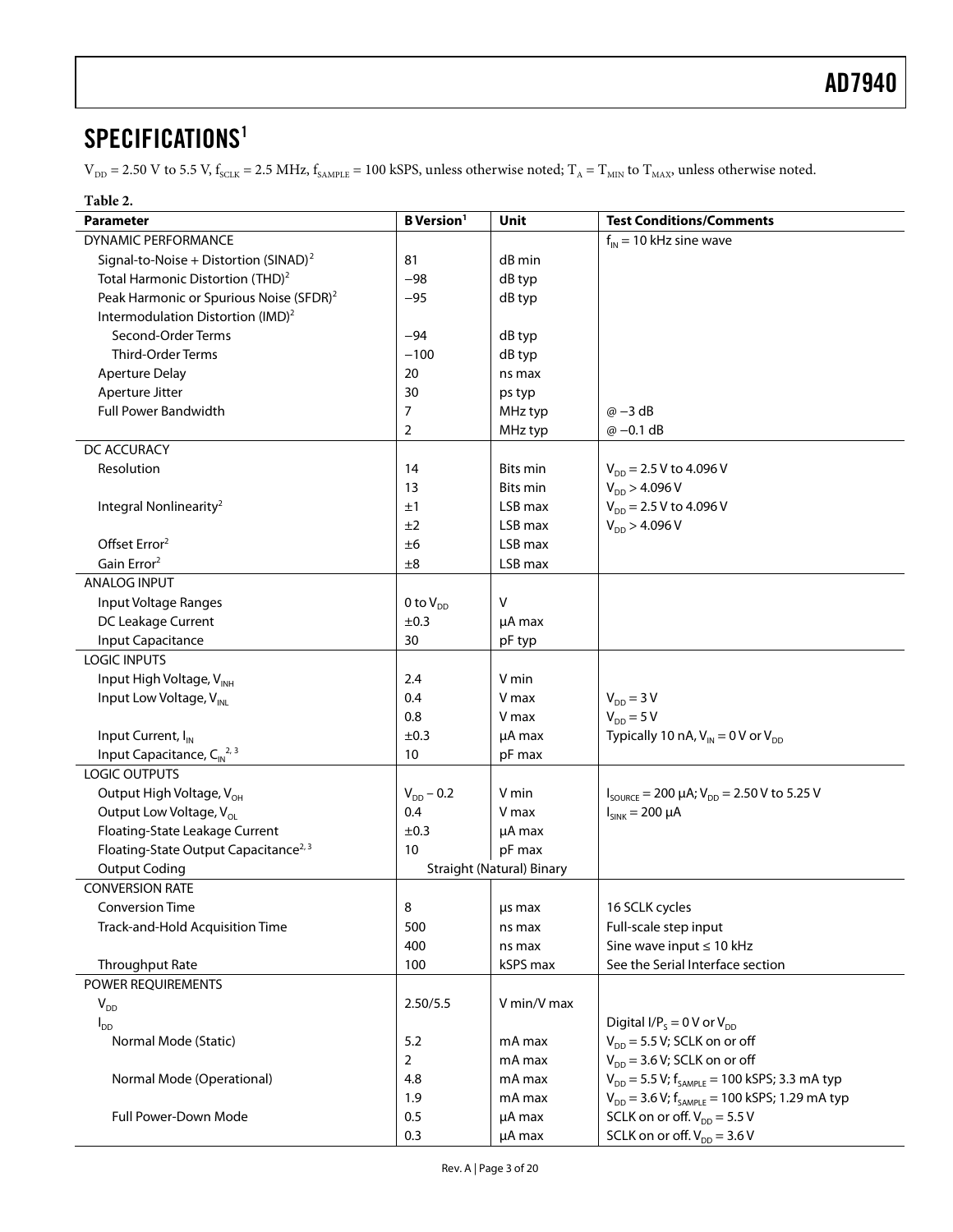<span id="page-3-0"></span>

| Parameter                      | <b>B</b> Version <sup>1</sup> | Unit   | <b>Test Conditions/Comments</b>           |
|--------------------------------|-------------------------------|--------|-------------------------------------------|
| Power Dissipation <sup>4</sup> |                               |        | $V_{\text{DD}} = 5.5 V$                   |
| Normal Mode (Operational)      | 26.4                          | mW max | $V_{DD}$ = 5.5 V; $f_{SAMPLE}$ = 100 kSPS |
|                                | 6.84                          | mW max | $V_{DD}$ = 3.6 V; $f_{SAMPLE}$ = 100 kSPS |
| <b>Full Power-Down</b>         | 2.5                           | uW max | $V_{DD} = 5.5 V$                          |
|                                | 1.08                          | uW max | $V_{DD} = 3.6 V$                          |

<sup>1</sup> Temperature range for B Version is -40°C to +85°C.

<sup>2</sup> See th[e Terminology](#page-7-0) section.

<sup>3</sup> Sample tested at initial release to ensure compliance.

<sup>4</sup> See th[e Power vs. Throughput Rate](#page-14-0) section.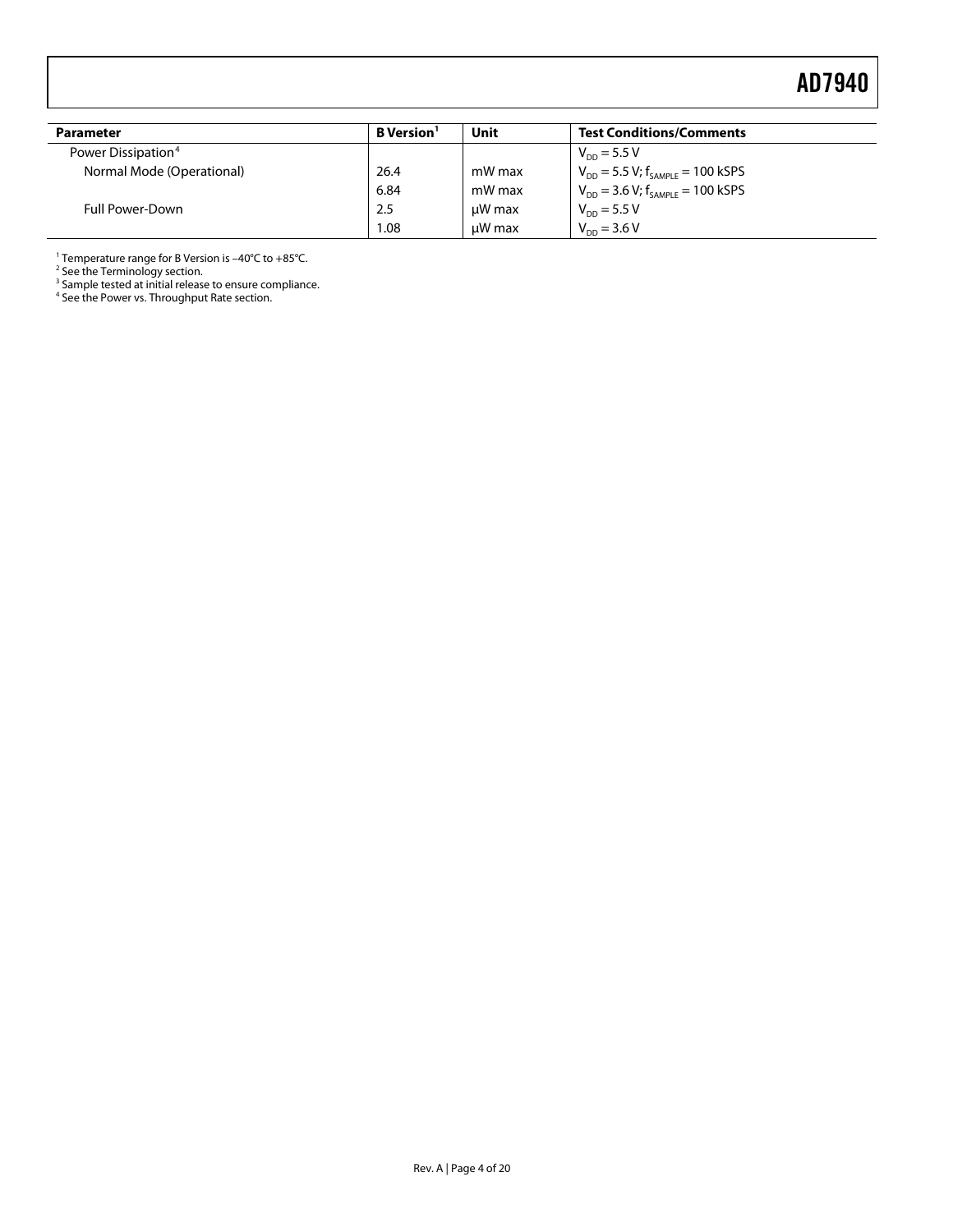## <span id="page-4-0"></span>TIMING SPECIFICATIONS

Sample tested at initial release to ensure compliance. All input signals are specified with tr = tf = 5 ns (10% to 90% of  $V_{DD}$ ) and timed from a voltage level of 1.6 V.

 $\rm V_{\rm DD}$  = 2.50 V to 5.5 V; T $_{\rm A}$  = T $_{\rm MIN}$  to T $_{\rm MAX}$  unless otherwise noted.

#### **Table 3.**

|                         | Limit at $\mathsf{T}_{\textsf{MIN'}}\,\mathsf{T}_{\textsf{MAX}}$ |                      |         |                                                                                    |
|-------------------------|------------------------------------------------------------------|----------------------|---------|------------------------------------------------------------------------------------|
| <b>Parameter</b>        | 3 V                                                              | <b>5 V</b>           | Unit    | <b>Description</b>                                                                 |
| $f_{SCLK}$ <sup>1</sup> | 250                                                              | 250                  | kHz min |                                                                                    |
|                         | 2.5                                                              | 2.5                  | MHz max |                                                                                    |
| t <sub>CONVERT</sub>    | $16 \times t_{SCLK}$                                             | $16 \times t_{SCLK}$ | min     |                                                                                    |
| $\rm{t_{\rm{QUIET}}}$   | 50                                                               | 50                   | ns min  | Minimum quiet time required between bus relinquish and start of<br>next conversion |
| $t_1$                   | 10                                                               | 10                   | ns min  | Minimum CS pulse width                                                             |
| t <sub>2</sub>          | 10                                                               | 10                   | ns min  | $\overline{\text{CS}}$ to SCLK setup time                                          |
| $t_3^2$                 | 48                                                               | 35                   | ns max  | Delay from CS until SDATA three-state disabled                                     |
| $t_4^2$                 | 120                                                              | 80                   | ns max  | Data access time after SCLK falling edge                                           |
| t <sub>5</sub>          | $0.4 t_{SCLK}$                                                   | $0.4 t_{SCLK}$       | ns min  | SCLK low pulse width                                                               |
| $t_6$                   | $0.4 t_{SCLK}$                                                   | $0.4 t_{SCLK}$       | ns min  | SCLK high pulse width                                                              |
| t <sub>7</sub>          | 10                                                               | 10                   | ns min  | SCLK to data valid hold time                                                       |
| $t_8^3$                 | 45                                                               | 35                   | ns max  | SCLK falling edge to SDATA high impedance                                          |
| LPOWER-UP               |                                                                  |                      | us typ  | Power up time from full power-down                                                 |

<sup>1</sup> Mark/space ratio for the SCLK input is 40/60 to 60/40.

<sup>2</sup> Measured with the load circuit o[f Figure 2](#page-4-1) and defined as the time required for the output to cross 0.8 V or 2.0 V.

 $^3$  t<sub>s</sub> is derived form the measured time taken by the data outputs to change 0.5 V when loaded with the circuit o[f Figure 2.](#page-4-1) The measured number is then extrapolated back to remove the effects of charging or discharging the 50 pF capacitor. This means that the time, t<sub>8</sub>, quoted in the timing characteristics is the true bus relinquish time of the part and is independent of the bus loading.

<span id="page-4-1"></span><sup>4</sup> See th[e Power vs. Throughput Rate](#page-14-0) section.



*Figure 2. Load Circuit for Digital Output Timing Specification*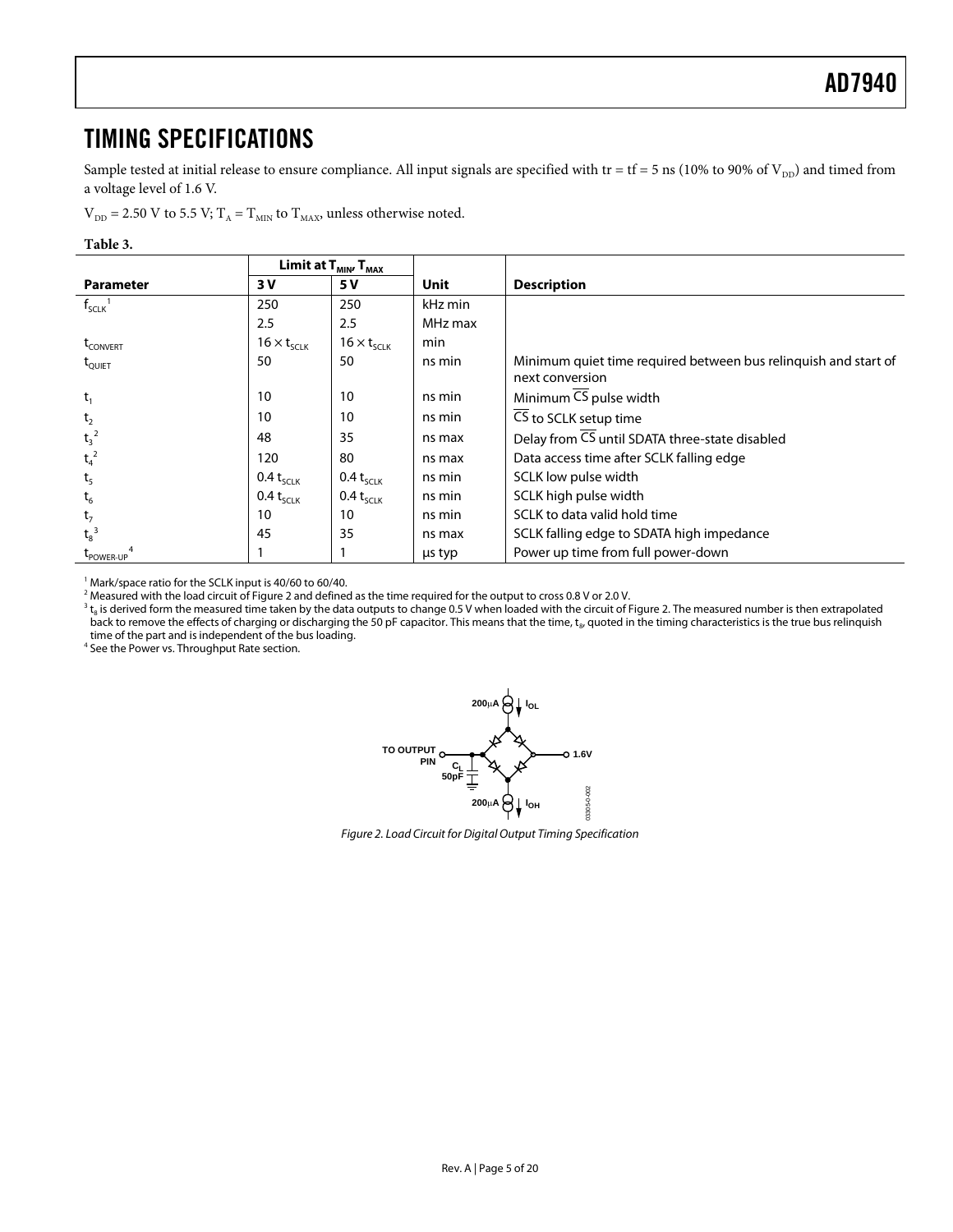## <span id="page-5-0"></span>ABSOLUTE MAXIMUM RATINGS

 $T_A = 25$ °C, unless otherwise noted.

#### **Table 4.**

| Parameter                                             | Rating                              |
|-------------------------------------------------------|-------------------------------------|
| $V_{DD}$ to GND                                       | $-0.3$ V to $+7$ V                  |
| Analog Input Voltage to GND                           | $-0.3$ V to V <sub>pp</sub> + 0.3 V |
| Digital Input Voltage to GND                          | $-0.3$ V to $+7$ V                  |
| Digital Output Voltage to GND                         | $-0.3$ V to V <sub>pp</sub> + 0.3 V |
| Input Current to Any Pin Except Supplies <sup>1</sup> | $+10 \text{ mA}$                    |
| Operating Temperature Range                           |                                     |
| Commercial (B Version)                                | $-40^{\circ}$ C to $+85^{\circ}$ C  |
| Storage Temperature Range                             | $-65^{\circ}$ C to $+150^{\circ}$ C |
| Junction Temperature                                  | $150^{\circ}$ C                     |
| SOT-23 Package, Power Dissipation                     | 450 mW                              |
| $\theta_{14}$ Thermal Impedance                       | 229.6°C/W                           |
| $\theta_{\rm lc}$ Thermal Impedance                   | 91.99°C/W                           |
| MSOP Package, Power Dissipation                       | 450 mW                              |
| $\theta_{IA}$ Thermal Impedance                       | 205.9°C/W                           |
| $\theta_{\rm lc}$ Thermal Impedance                   | 43.74°C/W                           |
| Lead Temperature, Soldering                           |                                     |
| Vapor Phase (60 secs)                                 | $215^{\circ}$ C                     |
| Infared (15 secs)                                     | $220^{\circ}$ C                     |
| ESD                                                   | 4 kV                                |

Stresses above those listed under Absolute Maximum Ratings may cause permanent damage to the device. This is a stress rating only; functional operation of the device at these or any other conditions above those listed in the operational sections of this specification is not implied. Exposure to absolute maximum rating conditions for extended periods may affect device reliability.

### <span id="page-5-1"></span>**ESD CAUTION**



ESD (electrostatic discharge) sensitive device. Charged devices and circuit boards can discharge<br>without detection. Although this product features patented or proprietary protection circuitry, damage may occur on devices subjected to high energy ESD. Therefore, proper ESD precautions should be taken to avoid performance degradation or loss of functionality.

<sup>1</sup> Transient currents of up to 100 mA will not cause SCR latch-up.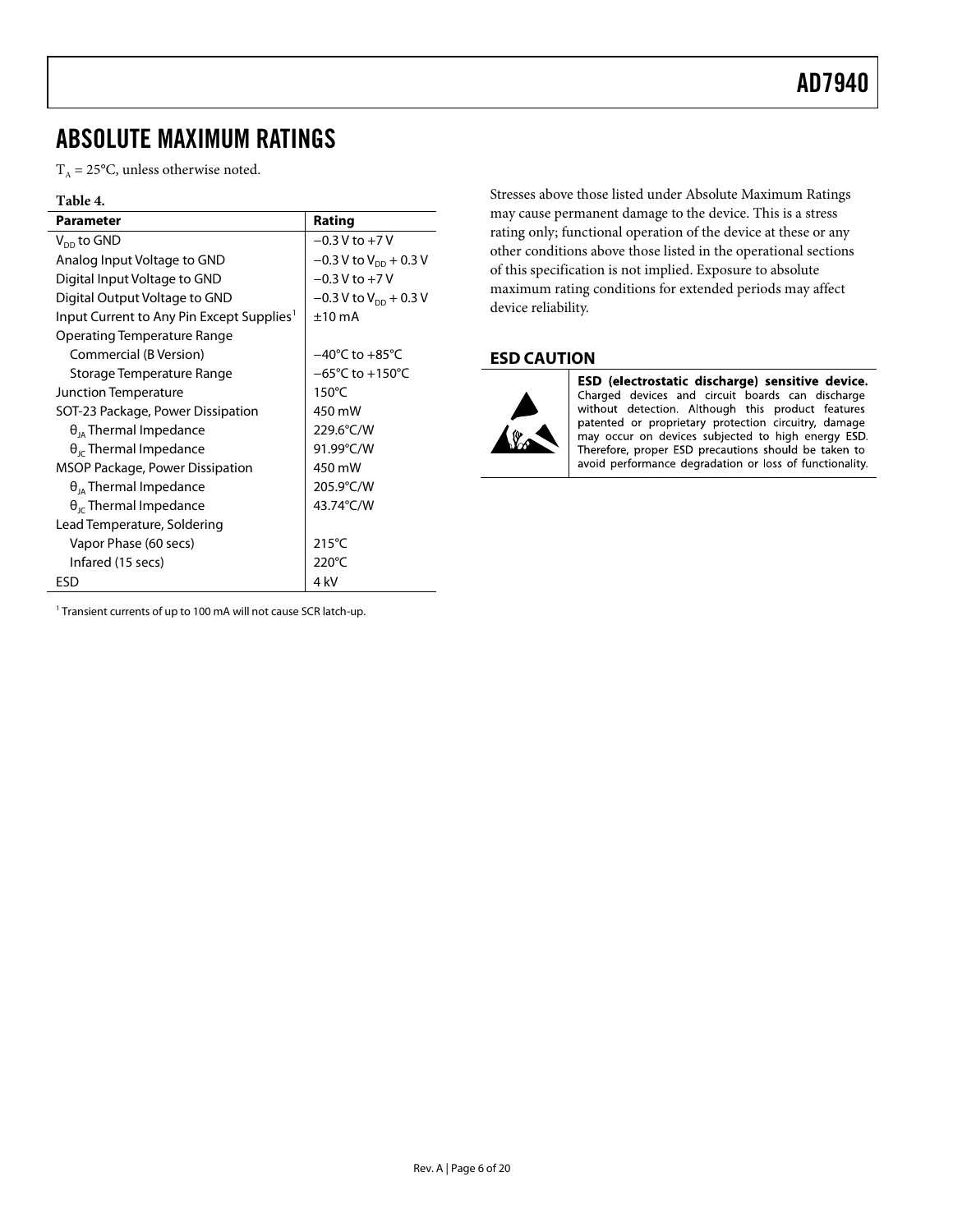## <span id="page-6-0"></span>PIN CONFIGURATIONS AND FUNCTION DESCRIPTIONS



*Figure 3. SOT-23 Pin Configuration*



*Figure 4. MSOP Pin Configuration*

#### **Table 5. Pin Function Descriptions**

| Pin No.<br><b>SOT-23</b> | Pin No.<br><b>MSOP</b> | <b>Mnemonic</b>        | <b>Function</b>                                                                                                                                                                                                                                                                                                                                                                                                                                                  |
|--------------------------|------------------------|------------------------|------------------------------------------------------------------------------------------------------------------------------------------------------------------------------------------------------------------------------------------------------------------------------------------------------------------------------------------------------------------------------------------------------------------------------------------------------------------|
|                          |                        | $V_{DD}$               | Power Supply Input. The $V_{DD}$ range for the AD7940 is from 2.5 V to 5.5 V.                                                                                                                                                                                                                                                                                                                                                                                    |
|                          | 2, 3                   | <b>GND</b>             | Analog Ground. Ground reference point for all circuitry on the AD7940. All analog input signals should<br>be referred to this GND voltage.                                                                                                                                                                                                                                                                                                                       |
|                          | 4                      | $V_{IN}$               | Analog Input. Single-ended analog input channel. The input range is 0 V to $V_{\text{DD}}$ .                                                                                                                                                                                                                                                                                                                                                                     |
|                          | 5                      | <b>SCLK</b>            | Serial Clock. Logic input. SCLK provides the serial clock for accessing data from this part. This clock<br>input is also used as the clock source for the AD7940's conversion process.                                                                                                                                                                                                                                                                           |
| 5                        | 7                      | <b>SDATA</b>           | Data Out. Logic output. The conversion result from the AD7940 is provided on this output as a serial<br>data stream. The bits are clocked out on the falling edge of the SCLK input. The data stream from the<br>AD7940 consists of two leading zeros followed by 14 bits of conversion data that are provided MSB<br>first. This will be followed by four trailing zeroes if CS is held low for a total of 24 SCLK cycles. See the<br>Serial Interface section. |
| 6                        | 8                      | $\overline{\text{CS}}$ | Chip Select. Active low logic input. This input provides the dual function of initiating conversions on<br>the AD7940 and framing the serial data transfer.                                                                                                                                                                                                                                                                                                      |
| N/A                      | 6                      | <b>NC</b>              | No Connect. This pin should be left unconnected.                                                                                                                                                                                                                                                                                                                                                                                                                 |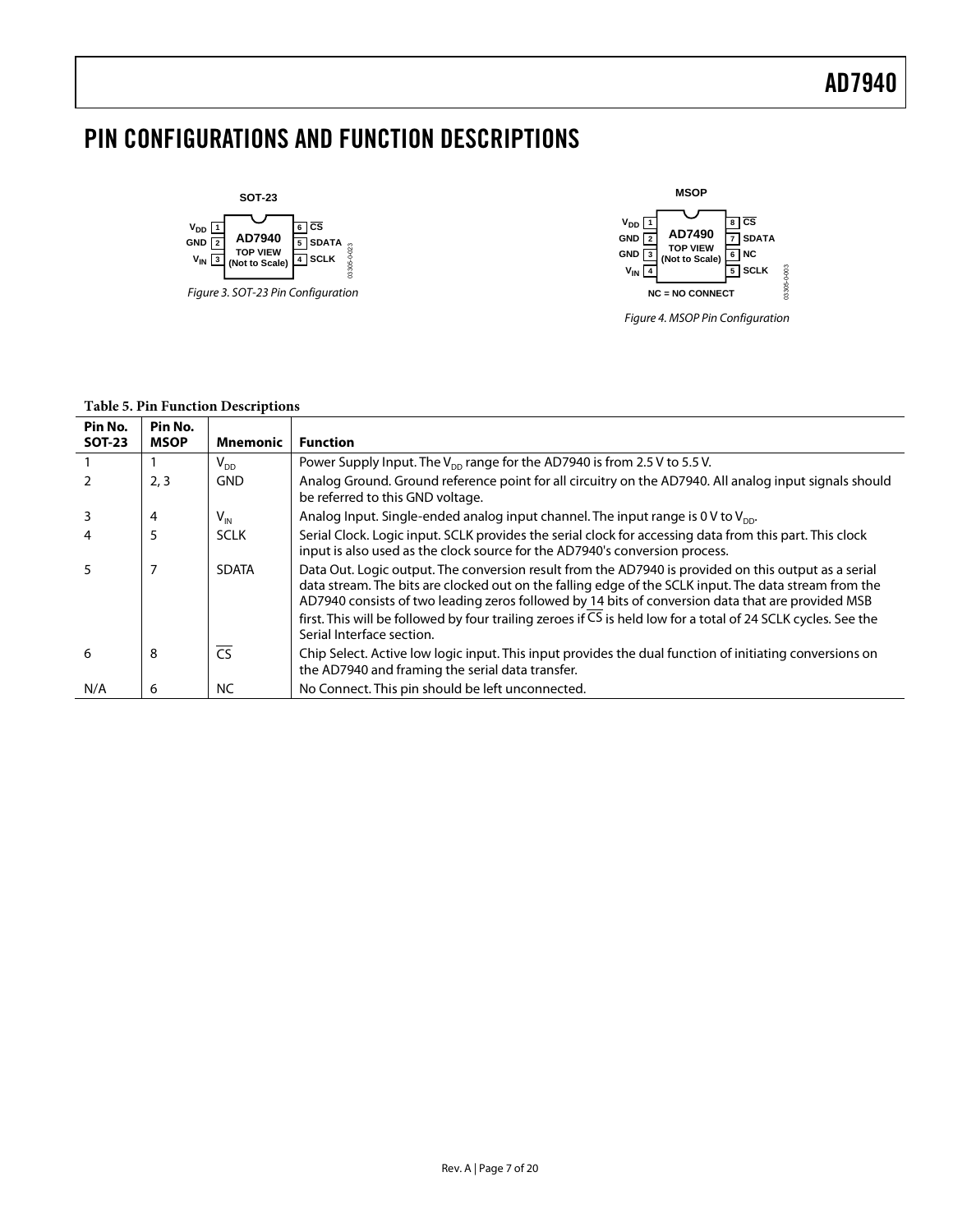## <span id="page-7-0"></span>**TERMINOLOGY**

#### **Integral Nonlinearity**

This is the maximum deviation from a straight line passing through the endpoints of the ADC transfer function. The endpoints of the transfer function are zero scale, a point 1/2 LSB below the first code transition, and full scale, a point 1/2 LSB above the last code transition.

### **Differential Nonlinearity**

This is the difference between the measured and the ideal 1 LSB change between any two adjacent codes in the ADC.

### **Offset Error**

This is the deviation of the first code transition (00 . . . 000) to  $(00 \ldots 001)$  from the ideal, i.e., AGND + 1 LSB.

#### **Gain Error**

This is the deviation of the last code transition (111 . . . 110) to (111 . . . 111) from the ideal (i.e.,  $V_{REF}$  – 1 LSB) after the offset error has been adjusted out.

### **Track-and-Hold Acquisition Time**

The track-and-hold amplifier returns to track mode at the end of conversion. The track-and-hold acquisition time is the time required for the output of the track-and-hold amplifier to reach its final value, within ±1 LSB, after the end of the conversion. See the [Serial Interface](#page-15-0) section for more details.

#### **Signal-to-(Noise + Distortion) Ratio**

This is the measured ratio of signal-to-(noise + distortion) at the output of the ADC. The signal is the rms amplitude of the fundamental. Noise is the sum of all nonfundamental signals up to half the sampling frequency  $(f_s/2,$  excluding dc). The ratio depends on the number of quantization levels in the digitization process; the more levels, the smaller the quantization noise. The theoretical signal-to-(noise + distortion) ratio for an ideal N-bit converter with a sine wave input is given by

$$
Signal-to-(Noise + Distribution) = (6.02 N + 1.76) dB
$$

Thus, for a 14-bit converter, this is 86.04 dB.

### **Total Harmonic Distortion (THD)**

THD is the ratio of the rms sum of harmonics to the fundamental. For the AD7940, it is defined as

$$
THD(dB) = 20 \log \frac{\sqrt{V_2^2 + V_3^2 + V_4^2 + V_5^2 + V_6^2}}{V_1}
$$

where  $V_1$  is the rms amplitude of the fundamental and  $V_2$ ,  $V_3$ ,  $V_a$ ,  $V_5$  and  $V_6$  are the rms amplitudes of the second through the sixth harmonics.

#### **Peak Harmonic or Spurious Noise**

Peak harmonic or spurious noise is defined as the ratio of the rms value of the next largest component in the ADC output spectrum (up to  $f_s/2$ , excluding dc) to the rms value of the fundamental. Normally, the value of this specification is determined by the largest harmonic in the spectrum, but for ADCs where the harmonics are buried in the noise floor, it will be a noise peak.

#### **Intermodulation Distortion**

With inputs consisting of sine waves at two frequencies, fa and fb, any active device with nonlinearities will create distortion products at sum and difference frequencies of mfa ± nfb where *m*,  $n = 0, 1, 2, 3$ . Intermodulation distortion terms are those for which neither *m* nor *n* are equal to zero. For example, the secondorder terms include (fa + fb) and (fa – fb), while the third-order terms include (2fa + fb), (2fa – fb), (fa + 2fb), and (fa –2fb).

The AD7940 is tested using the CCIF standard where two input frequencies near the top end of the input bandwidth are used. In this case, the second-order terms are usually distanced in frequency from the original sine waves, while the third-order terms are usually at a frequency close to the input frequencies. As a result, the second- and third-order terms are specified separately. The calculation of the intermodulation distortion is as per the THD specification where it is the ratio of the rms sum of the individual distortion products to the rms amplitude of the sum of the fundamentals expressed in dBs.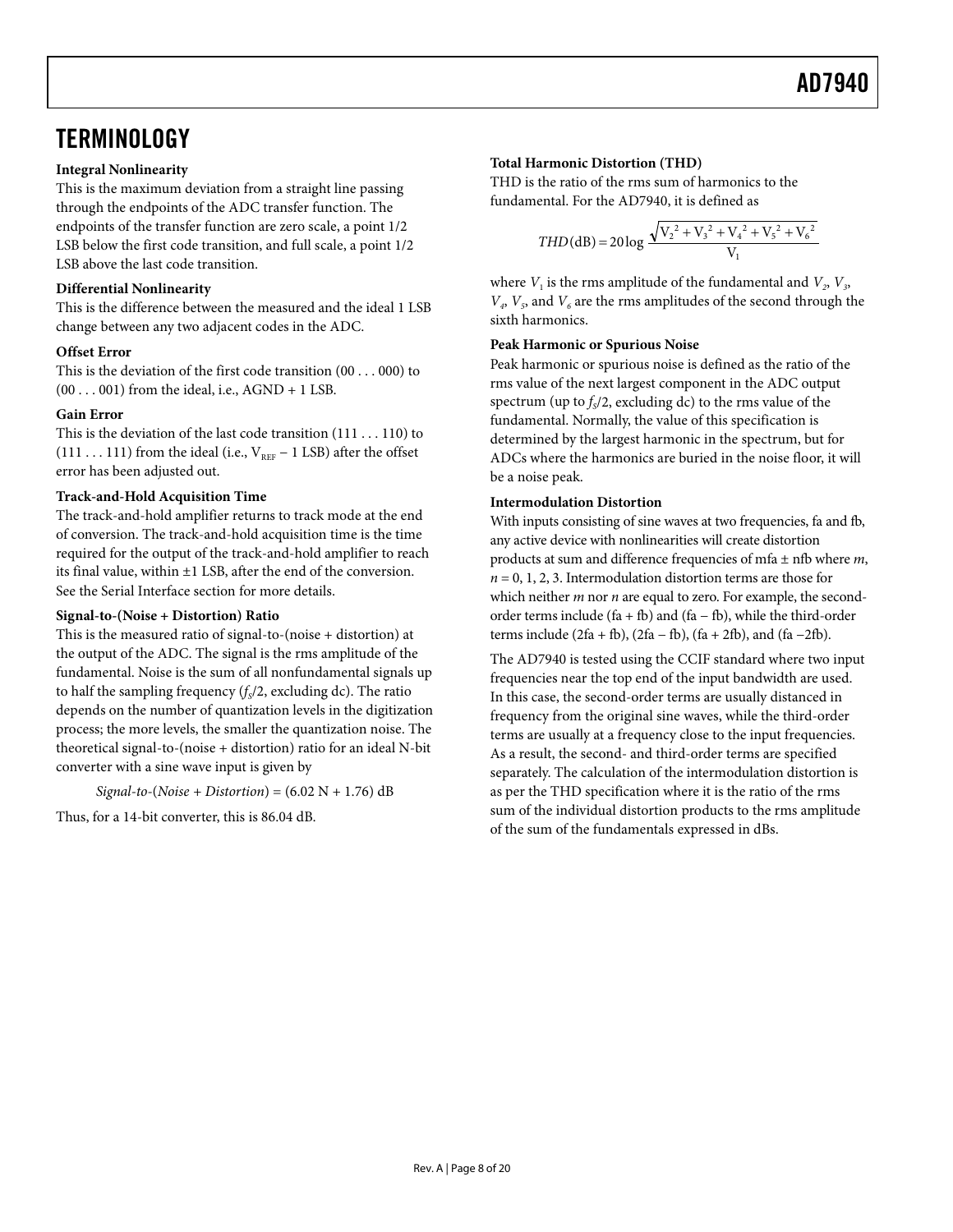## <span id="page-8-0"></span>TYPICAL PERFORMANCE CHARACTERISTICS

[Figure 5](#page-8-1) shows a typical FFT plot for the AD7940 at 100 kSPS sample rate and 10 kHz input frequency. [Figure 6](#page-8-2) shows the signal-to-(noise + distortion) ratio performance versus the input frequency for various supply voltages while sampling at 100 kSPS with an SCLK of 2.5 MHz.



*Figure 5. AD7940 Dynamic Performance at 100 kSPS*

<span id="page-8-1"></span>

<span id="page-8-2"></span>*Figure 6. AD7940 SINAD vs. Analog Input Frequency for Various Supply Voltages at 100 kSPS*

[Figure 7](#page-8-3) shows a graph of the total harmonic distortion versus the analog input frequency for various supply voltages, while [Figure 8](#page-8-4) shows a graph of the total harmonic distortion versus the analog input frequency for various source impedances (see the [Analog Input](#page-10-2) section)[. Figure 9](#page-9-0) an[d Figure 10](#page-9-1) show the typical INL and DNL plots for the AD7940.

<span id="page-8-3"></span>

<span id="page-8-4"></span>**INPUT FREQUENCY (kHz)** *Figure 8. AD7940 THD vs. Analog Input Frequency for Various Source Impedances*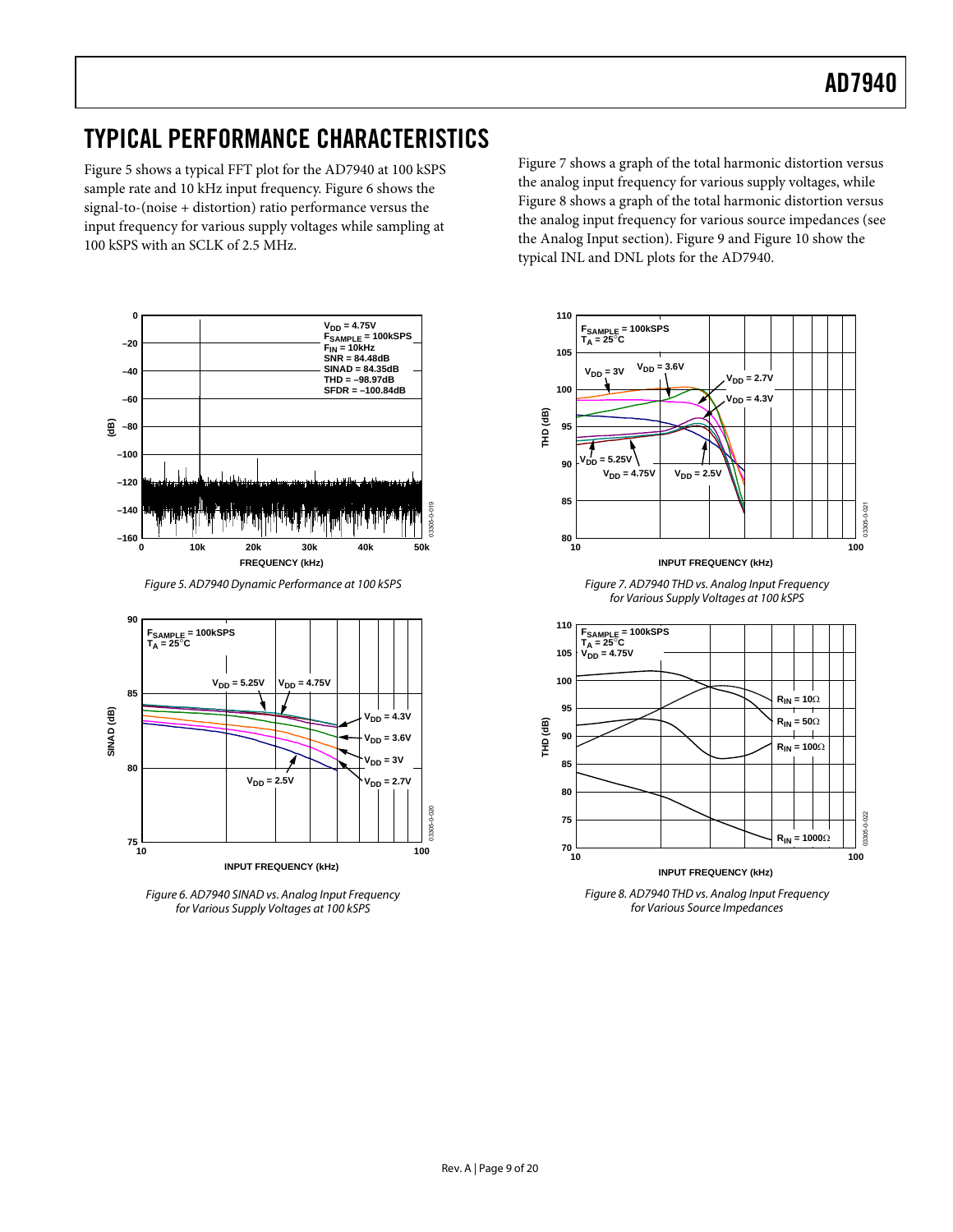

<span id="page-9-0"></span>*Figure 9. AD7940 Typical INL*

<span id="page-9-1"></span>*Figure 10. AD7940 Typical DNL*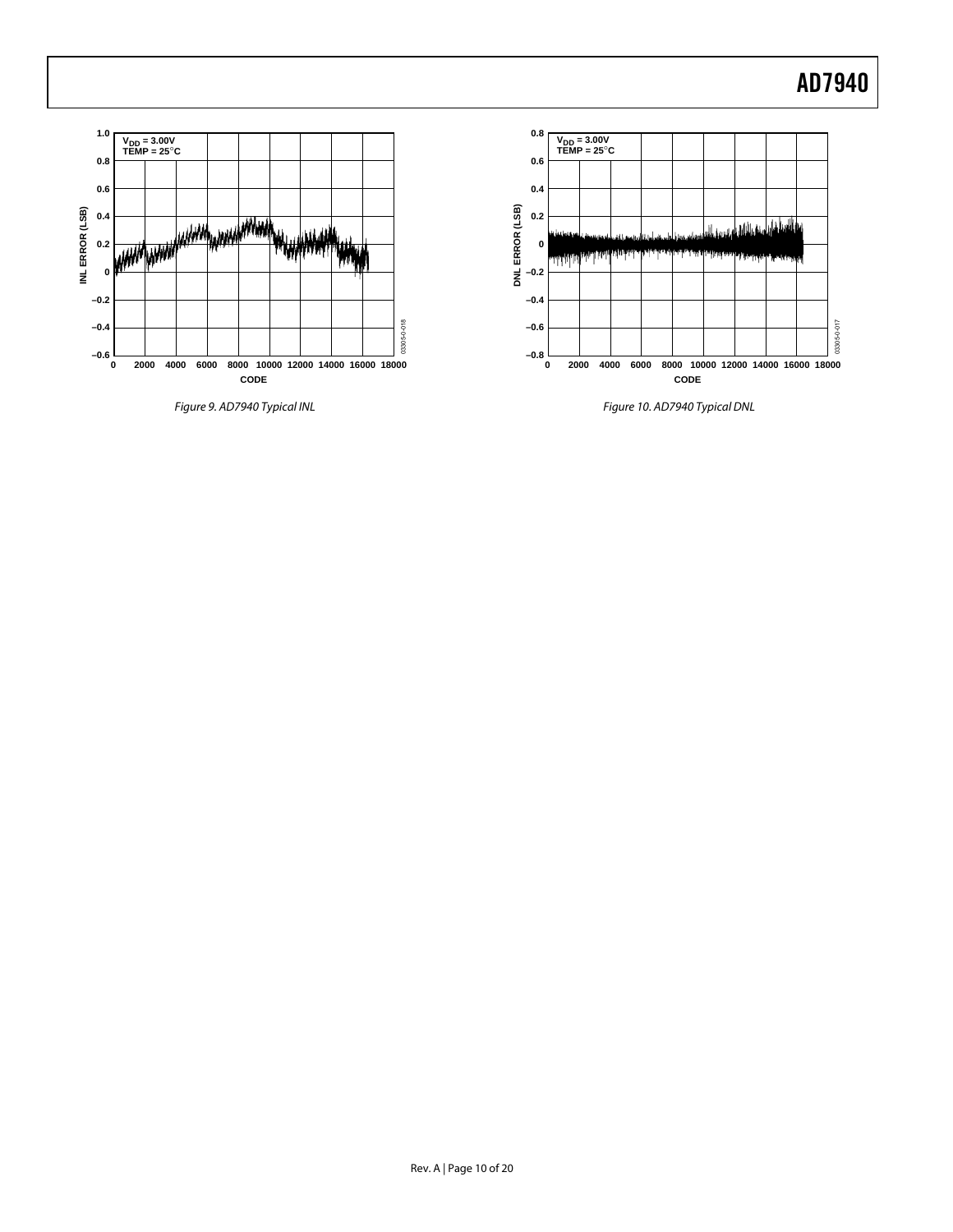## <span id="page-10-0"></span>CIRCUIT INFORMATION

The AD7940 is a fast, low power, 14-bit, single-supply ADC. The part can be operated from a 2.50 V to 5.5 V supply. When operated at either 5 V or 3 V supply, the AD7940 is capable of throughput rates of 100 kSPS when provided with a 2.5 MHz clock.

The AD7940 provides the user with an on-chip track-and-hold ADC and a serial interface housed in a tiny 6-lead SOT-23 package or in an 8-lead MSOP package, which offer the user considerable space-saving advantages over alternative solutions. The serial clock input accesses data from the part and also provides the clock source for the successive approximation ADC. The analog input range for the AD7940 is 0 V to  $V_{DD}$ . An external reference is not required for the ADC nor is there a reference on-chip. The reference for the AD7940 is derived from the power supply and thus gives the widest dynamic input range.

The AD7940 also features a power-down option to save power between conversions. The power-down feature is implemented across the standard serial interface as described in th[e Modes of](#page-12-0)  [Operation](#page-12-0) section.

### <span id="page-10-1"></span>**CONVERTER OPERATION**

The AD7940 is a 14-bit, successive approximation ADC based around a capacitive DAC. The AD7940 can convert analog input signals in the 0 V to  $V_{DD}$  range. [Figure 11](#page-10-3) an[d Figure 12](#page-10-4) show simplified schematics of the ADC. The ADC comprises of control logic, SAR, and a capacitive DAC[. Figure 11](#page-10-3) shows the ADC during its acquisition phase. SW2 is closed and SW1 is in Position A. The comparator is held in a balanced condition and the sampling capacitor acquires the signal on the selected  $V_{1N}$ channel.



*Figure 11. ADC Acquisition Phase*

<span id="page-10-3"></span>When the ADC starts a conversion, SW2 will open and SW1 will move to Position B, causing the comparator to become unbalanced [\(Figure 12\)](#page-10-4). The control logic and the capacitive DAC are used to add and subtract fixed amounts of charge from the sampling capacitor to bring the comparator back into a balanced condition. When the comparator is rebalanced, the conversion is complete. The control logic generates the ADC output code (see the [ADC Transfer Function](#page-11-0) section).



*Figure 12. ADC Conversion Phase*

### <span id="page-10-4"></span><span id="page-10-2"></span>**ANALOG INPUT**

[Figure 13](#page-10-5) shows an equivalent circuit of the analog input structure of the AD7940. The two diodes, D1 and D2, provide ESD protection for the analog inputs. Care must be taken to ensure that the analog input signal never exceeds the supply rails by more than 300 mV. This will cause these diodes to become forward-biased and to start conducting current into the substrate. The maximum current these diodes can conduct without causing irreversible damage to the part is 10 mA. Capacitor C1 in [Figure 13](#page-10-5) is typically about 5 pF and primarily can be attributed to pin capacitance. Resistor R1 is a lumped component made up of the on resistance of a switch (track-andhold switch). This resistor is typically about 25  $\Omega$ . Capacitor C2 is the ADC sampling capacitor and has a capacitance of 25 pF typically. For ac applications, removing high frequency components from the analog input signal is recommended by use of an RC low-pass filter on the relevant analog input pin. In applications where harmonic distortion and signal-to-noise ratio are critical, the analog input should be driven from a low impedance source. Large source impedances will significantly affect the ac performance of the ADC. This may necessitate the use of an input buffer amplifier. The choice of the op amp will be a function of the particular application. When no amplifier is used to drive the analog input, the source impedance should be limited to low values. The maximum source impedance will depend on the amount of total harmonic distortion (THD) that can be tolerated. The THD will increase as the source impedance increases, and performance will degrade (see [Figure 8\)](#page-8-4).



<span id="page-10-5"></span>*Figure 13. Equivalent Analog Input Circuit*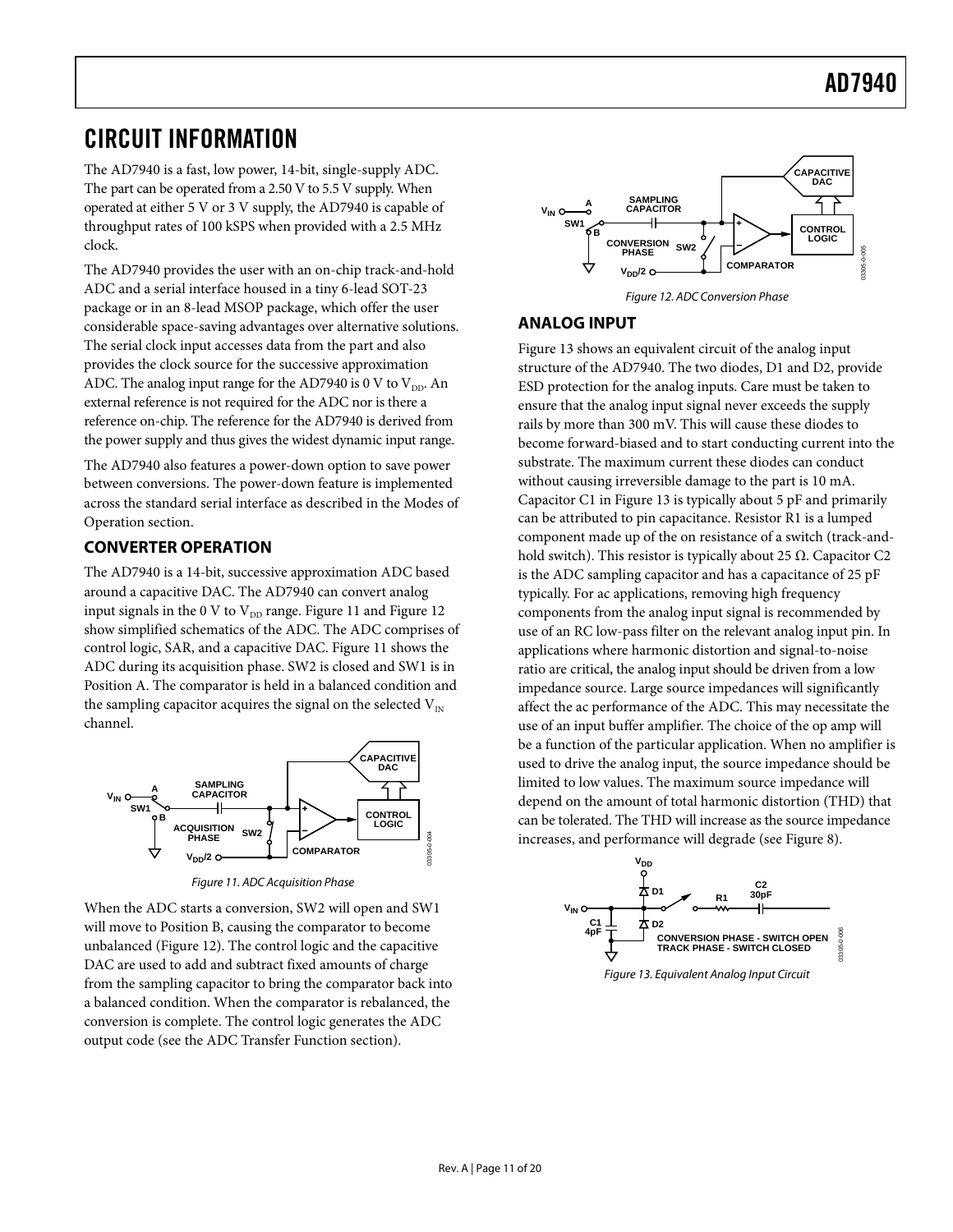## <span id="page-11-0"></span>ADC TRANSFER FUNCTION

The output coding of the AD7940 is straight binary. The designed code transitions occur at successive integer LSB values, i.e., 1 LSB, 2 LSBs. The LSB size is  $V_{\text{DD}}/16384$ . The ideal transfer characteristic for the AD7940 is shown in [Figure 14.](#page-11-2) 



*Figure 14. AD7940 Transfer Characteristic*

### <span id="page-11-2"></span><span id="page-11-1"></span>**TYPICAL CONNECTION DIAGRAM**

[Figure 15](#page-11-3) shows a typical connection diagram for the AD7940.  $V_{REF}$  is taken internally from  $V_{DD}$  and as such should be well decoupled. This provides an analog input range of 0 V to  $V_{\text{DD}}$ . The conversion result is output in a 16-bit word. This 16-bit data stream consists of two leading zeros, followed by the 14 bits of conversion data, MSB first. For applications where power consumption is a concern, the power-down mode should be used between conversions or bursts of several conversions to improve power performance (see the [Modes of Operation](#page-12-0)  section).

In fact, because the supply current required by the AD7940 is so low, a precision reference can be used as the supply source to the AD7940. For example, a REF19x voltage reference (REF195 for 5 V or REF193 for 3 V) or an AD780 can be used to supply the required voltage to the ADC (see [Figure 15\)](#page-11-3). This configuration is especially useful if the power supply available is quite noisy, or if the system supply voltages are at some value other than the required operating voltage of the AD7940, e.g., 15 V. The REF19x or [AD780 w](www.analog.com/AD780)ill output a steady voltage to the AD7940. Recommended decoupling capacitors are a 100 nF low ESR ceramic (Farnell 335-1816) and a 10 µF low ESR tantalum (Farnell 197-130).



*Figure 15. Typical Connection Diagram*

### <span id="page-11-3"></span>*Digital Inputs*

The digital inputs applied to the AD7940 are not limited by the maximum ratings that limit the analog inputs. Instead, the digital inputs applied can go to 7 V and are not restricted by the  $V_{DD}$  + 0.3 V limit as on the analog inputs. For example, if the AD7940 were operated with a  $V_{DD}$  of 3 V, 5 V logic levels could be used on the digital inputs. However, it is important to note that the data output on SDATA will still have 3 V logic levels when  $V_{DD} = 3 V$ .

Another advantage of SCLK and CS not being restricted by the  $V_{DD}$  + 0.3 V limit is the fact that power supply sequencing issues are avoided. If one of these digital inputs is applied before  $V_{DD}$ , there is no risk of latch-up as there would be on the analog inputs if a signal greater than 0.3 V were applied prior to  $V_{DD}$ .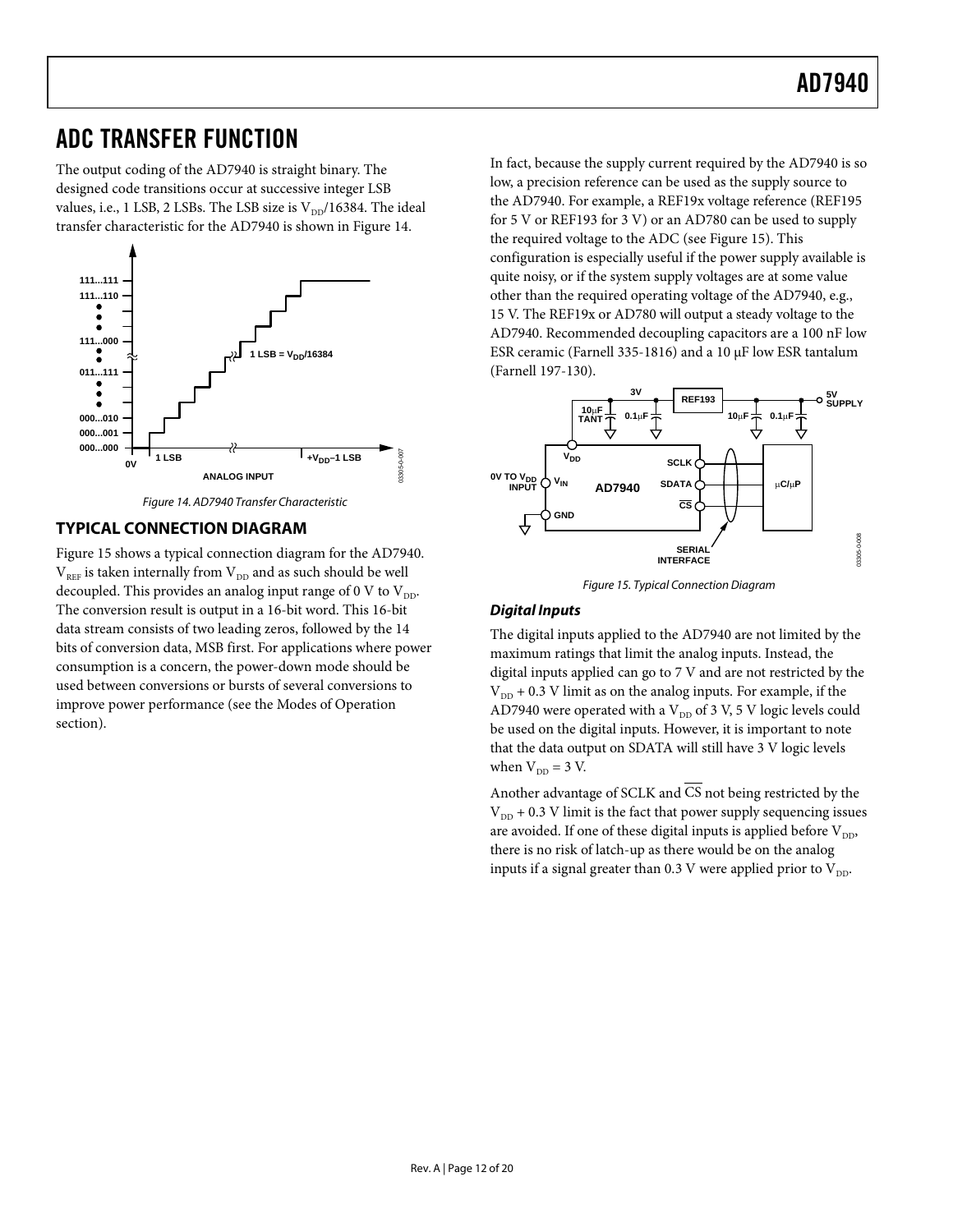## <span id="page-12-0"></span>MODES OF OPERATION

The mode of operation of the AD7940 is selected by controlling the (logic) state of the  $\overline{\text{CS}}$  signal during a conversion. There are two possible modes of operation, normal and power-down. The point at which  $\overline{CS}$  is pulled high after the conversion has been initiated will determine whether or not the AD7940 will enter power-down mode. Similarly, if already in power-down,  $\overline{CS}$  can control whether the device will return to normal operation or remain in power-down. These modes of operation are designed to provide flexible power management options. These options can optimize the power dissipation/throughput rate ratio for differing application requirements.

### <span id="page-12-1"></span>**NORMAL MODE**

This mode provides the fastest throughput rate performance because the user does not have to worry about the power-up times with the AD7940 remaining fully powered all the time. [Figure 16](#page-12-2) shows the general diagram of the operation of the AD7940 in this mode.

The conversion is initiated on the falling edge of  $\overline{CS}$  as described in the [Serial Interface](#page-15-0) section. To ensure that the part remains fully powered up at all times, CS must remain low until at least 10 SCLK falling edges have elapsed after the falling edge of  $\overline{CS}$ . If  $\overline{CS}$  is brought high any time after the 10th SCLK falling edge, but before the 16th SCLK falling edge, the part will remain powered up, but the conversion will be terminated and SDATA will go back into three-state. At least 16 serial clock cycles are required to complete the conversion and access the complete conversion result.  $\overline{\text{CS}}$  may idle high until the next conversion or may idle low until  $\overline{\text{CS}}$  returns high sometime prior to the next conversion, effectively idling CS low.

Once a data transfer is complete (SDATA has returned to threestate), another conversion can be initiated after the quiet time,  $t_{\text{outer}}$ , has elapsed by bringing CS low again.

<span id="page-12-2"></span>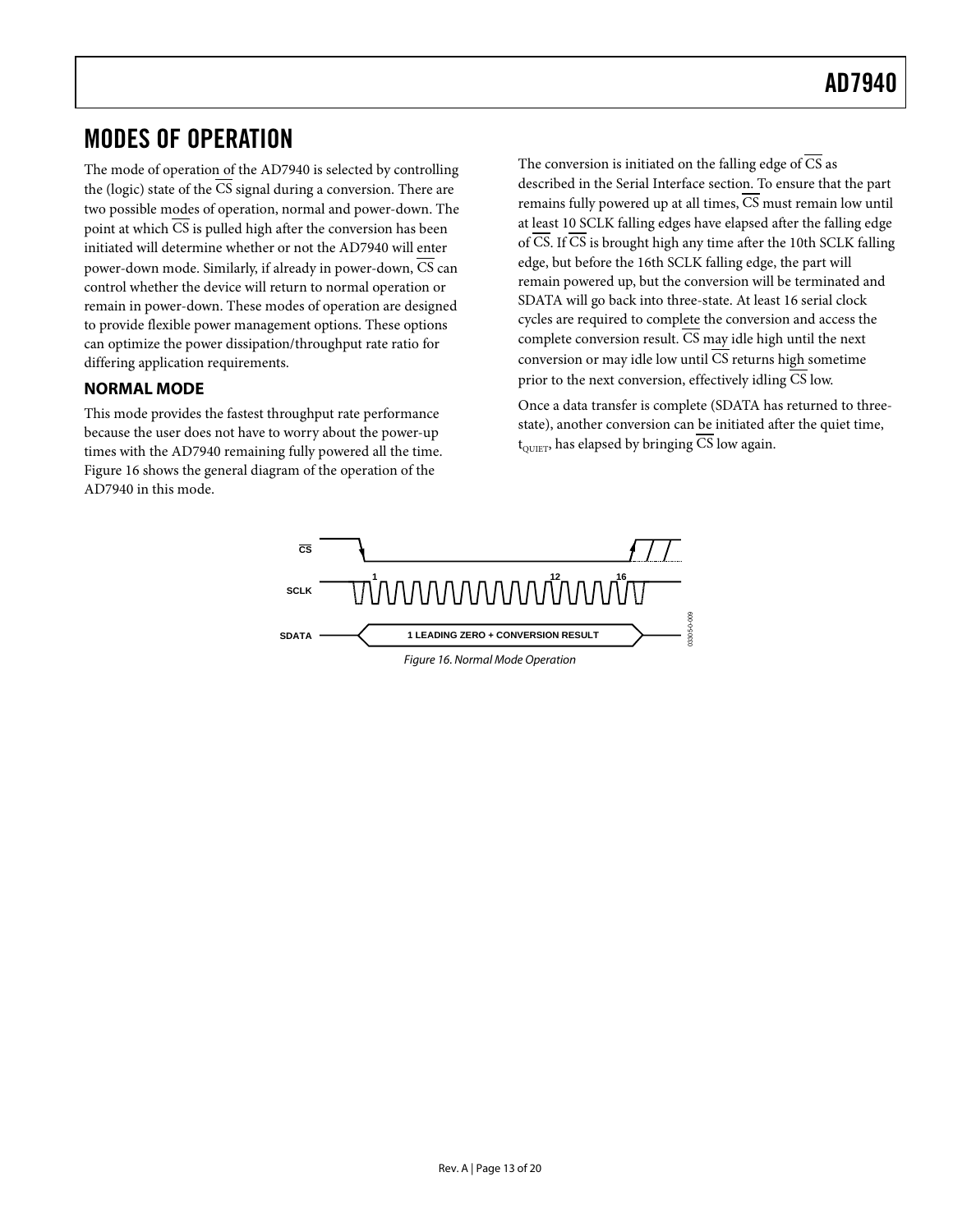### <span id="page-13-0"></span>**POWER-DOWN MODE**

This mode is intended for use in applications where slower throughput rates are required. Either the ADC is powered down between each conversion, or a series of conversions may be performed at a high throughput rate, and then the ADC is powered down for a relatively long duration between these bursts of several conversions. When the AD7940 is in powerdown, all analog circuitry is powered down.

To enter power-down, the conversion process must be interrupted by bringing CS high anywhere after the second falling edge of SCLK and before the 10th falling edge of SCLK as shown i[n Figure 17.](#page-13-1) Once  $\overline{CS}$  has been brought high in this window of SCLKs, the part will enter power-down, the conversion that was initiated by the falling edge of  $\overline{CS}$  will be terminated, and SDATA will go back into three-state. If  $\overline{\text{CS}}$  is brought high before the second SCLK falling edge, the part will remain in normal mode and will not power down. This will avoid accidental power-down due to glitches on the CS line.

In order to exit this mode of operation and power up the AD7940 again, a dummy conversion is performed. On the falling edge of CS, the device will begin to power up and will continue to power up as long as  $\overline{CS}$  is held low until after the falling edge of the 10th SCLK. The device will be fully powered up once at least 16 SCLKs (or approximately 6 µs) have elapsed and valid data will result from the next conversion as shown in [Figure 18.](#page-13-2) If  $\overline{CS}$  is brought high before the 10th falling edge of SCLK, regardless of the SCLK frequency, the AD7940 will go back into power-down again. This avoids accidental power-up due to glitches on the  $\overline{CS}$  line or an inadvertent burst of 8 SCLK cycles while CS is low. So although the device may begin to power-up on the falling edge of  $\overline{CS}$ , it will power down again on the rising edge of  $\overline{CS}$  as long as it occurs before the 10th SCLK falling edge.

<span id="page-13-2"></span><span id="page-13-1"></span>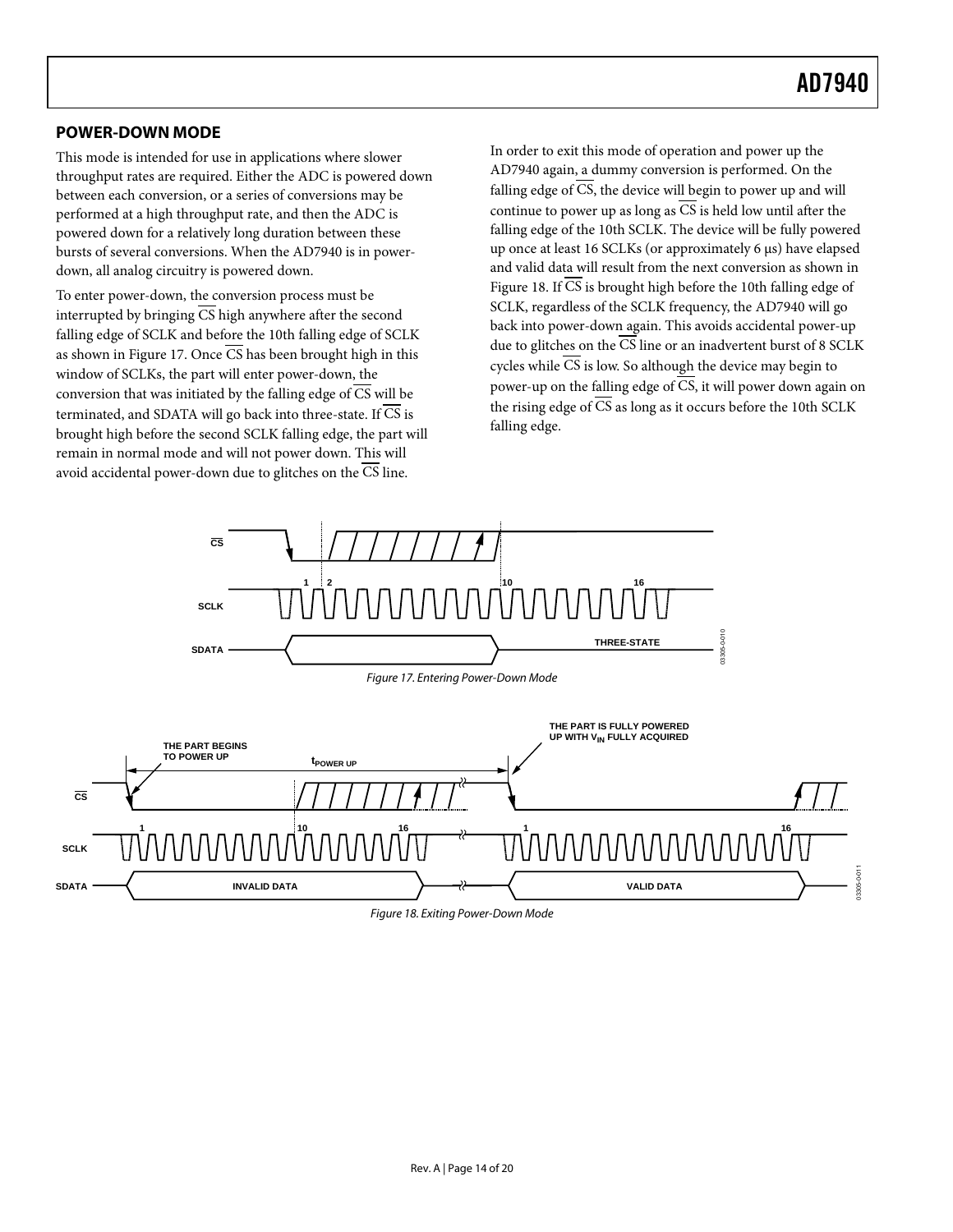## <span id="page-14-0"></span>POWER VS. THROUGHPUT RATE

By using the power-down mode on the AD7940 when not converting, the average power consumption of the ADC decreases at lower throughput rates. [Figure 19](#page-14-1) shows how as the throughput rate is reduced, the part remains in its shutdown state longer, and the average power consumption over time drops accordingly.

For example, if the AD7940 is operated in a continuous sampling mode, with a throughput rate of 10 kSPS and an SCLK of 2.5 MHz ( $V_{DD}$  = 3.6 V), and the device is placed in powerdown mode between conversions, the power consumption is calculated as follows. The maximum power dissipation during normal operation is 6.84 mW ( $V_{DD} = 3.6$  V). If the power-up time from power-down is 1 µs, and the remaining conversion time is 6.4 µs, (using a 16 SCLK transfer), then the AD7940 can be said to dissipate 6.84 mW for 7.4 µs during each conversion cycle. With a throughput rate of 10 kSPS, the cycle time is 100 µs. For the remainder of the conversion cycle, 92.6 µs, the part remains in power-down mode. The AD7940 can be said to dissipate 1.08 µW for the remaining 92.6 µs of the conversion cycle. Therefore, with a throughput rate of 10 kSPS, the average power dissipated during each cycle is

 $(7.4/100) \times (6.84 \text{ mW}) + (92.6/100) \times (1.08 \text{ µW}) = 0.51 \text{ mW}$ 

[Figure 19](#page-14-1) shows the power dissipation versus the throughput rate when using the power-down mode with 3.6 V supplies and a 2.5 MHz SCLK.



<span id="page-14-1"></span>*Figure 19. Power vs. Throughput Using Power-Down Mode at 3.6 V*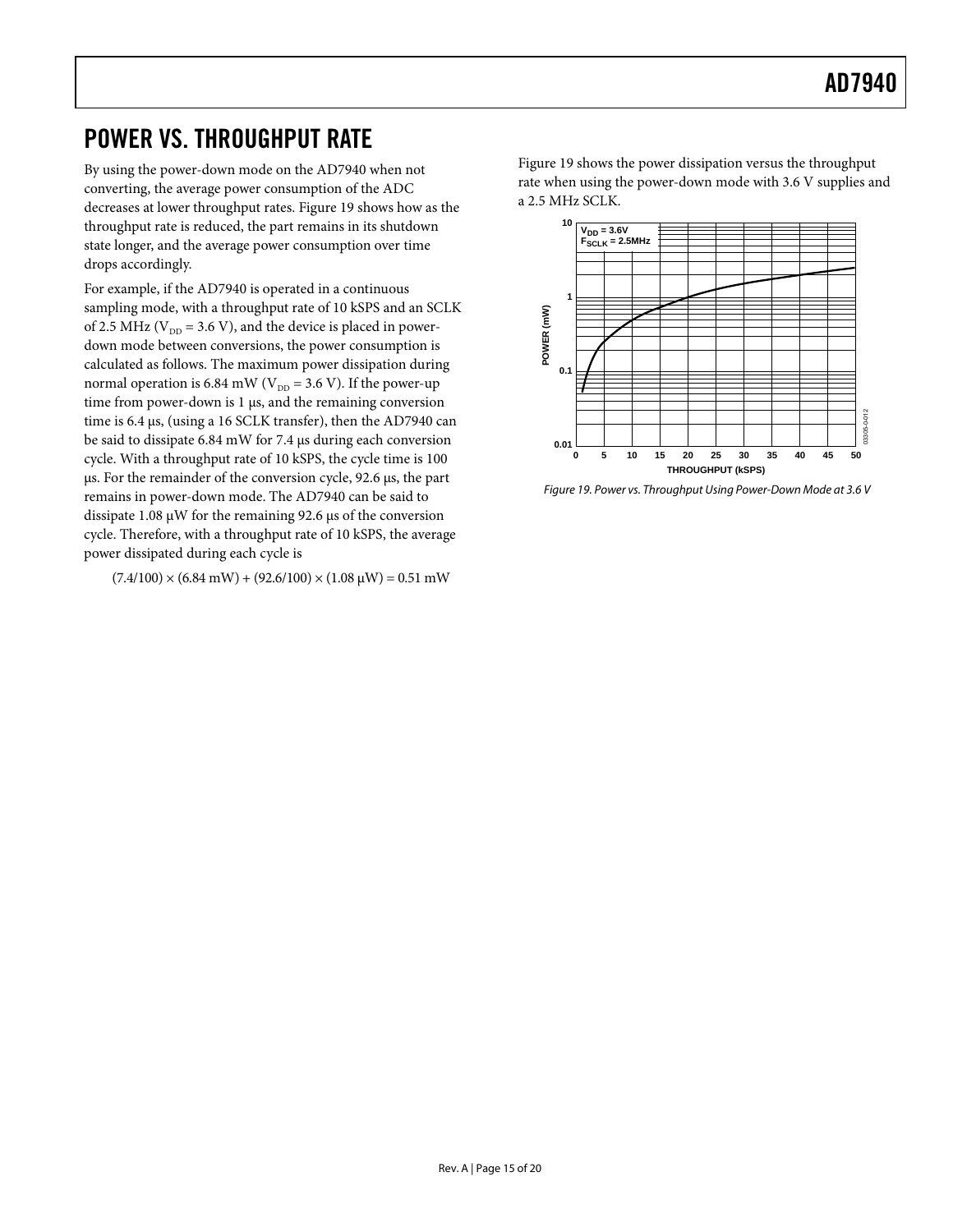## <span id="page-15-0"></span>SERIAL INTERFACE

[Figure 20](#page-15-1) shows the detailed timing diagram for serial interfacing to the AD7940. The serial clock provides the conversion clock and also controls the transfer of information from the AD7940 during conversion.

The  $\overline{\text{CS}}$  signal initiates the data transfer and conversion process. The falling edge of CS puts the track-and-hold into hold mode, takes the bus out of three-state, and samples the analog input. The conversion is also initiated at this point and will require at least 16 SCLK cycles to complete. Once 15 SCLK falling edges have elapsed, the track-and-hold will go back into track mode on the next SCLK rising edge as shown i[n Figure 20](#page-15-1) at Point B. On the 16th SCLK falling edge, the SDATA line will go back into three-state. If the rising edge of CS occurs before 16 SCLKs have elapsed, the conversion will be terminated and the SDATA line will go back into three-state; otherwise SDATA returns to three-state on the 16th SCLK falling edge as shown in [Figure 20.](#page-15-1) 

Sixteen serial clock cycles are required to perform the conversion process and to access data from the AD7940. CS going low provides the first leading zero to be read in by the

microcontroller or DSP. The remaining data is then clocked out by subsequent SCLK falling edges beginning with the second leading zero, thus the first falling clock edge on the serial clock has the first leading zero provided and also clocks out the second leading zero. The data transfer will consist of two leading zeros followed by the 14 bits of data. The final bit in the data transfer is valid on the 16th falling edge, having been clocked out on the previous (15th) falling edge.

It is also possible to take valid data on each SCLK rising edge rather than falling edge, since the SCLK cycle time is long enough to ensure the data is ready on the rising edge of SCLK. However, the first leading zero will still be driven by the CS falling edge, and so it can be taken only on the first SCLK falling edge. It may be ignored, and the first rising edge of SCLK after the  $\overline{\text{CS}}$  falling edge would have the second leading zero provided and the 15th rising SCLK edge would have DB0 provided. This method may not work with most microcontrollers/DSPs, but could possibly be used with FPGAs and ASICs.

<span id="page-15-1"></span>

*Figure 20. AD7940 Serial Interface Timing Diagram*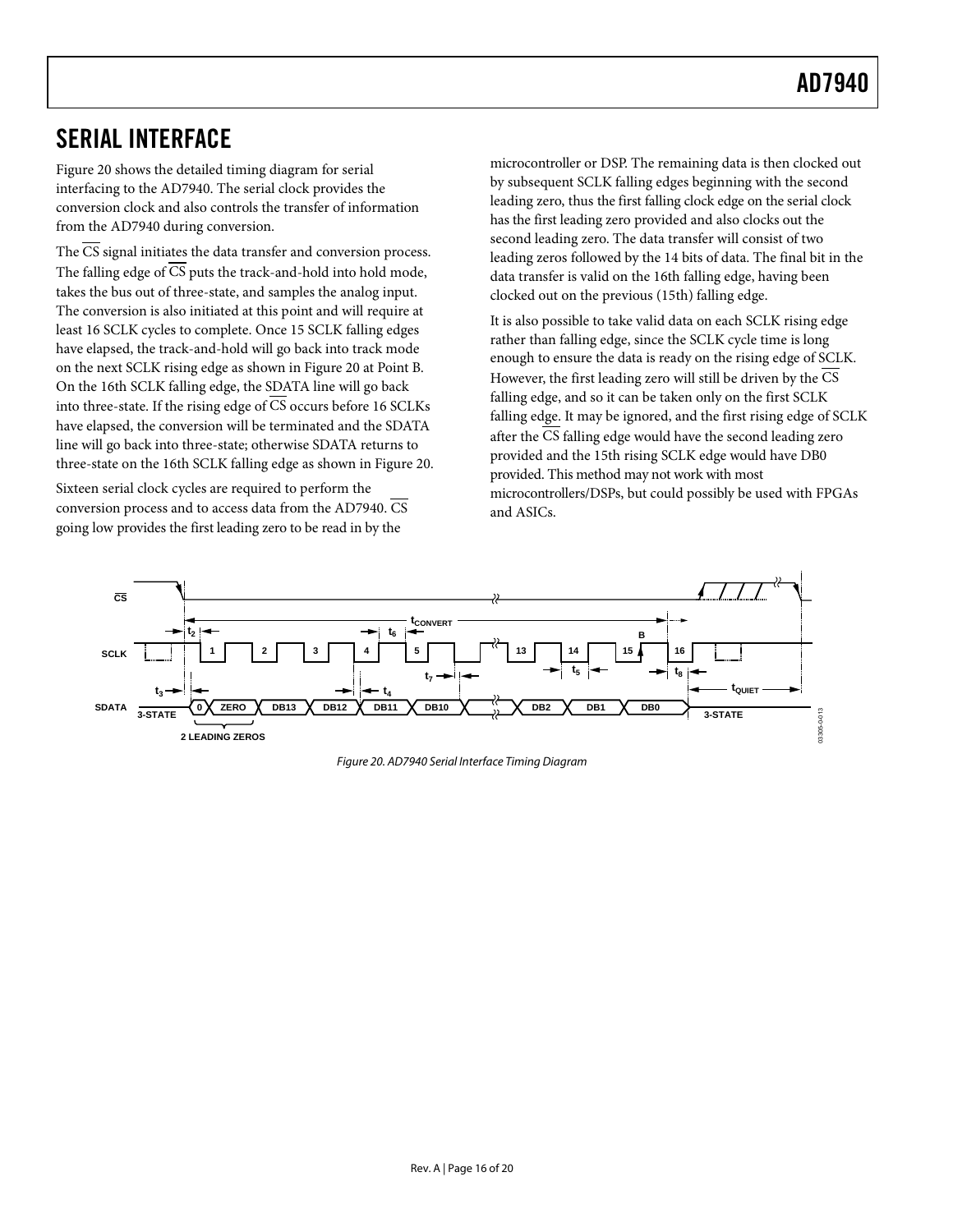## <span id="page-16-0"></span>MICROPROCESSOR INTERFACING

The serial interface on the AD7940 allows the part to be directly connected to a range of many different microprocessors. This section explains how to interface the AD7940 with some of the more common microcontroller and DSP serial interface protocols.

### <span id="page-16-1"></span>**AD7940 TO TMS320C541**

The serial interface on the TMS320C541 uses a continuous serial clock and frame synchronization signals to synchronize the data transfer operations with peripheral devices such as the AD7940. The CS input allows easy interfacing between the TMS320C541 and the AD7940 with no glue logic required. The serial port of the TMS320C541 is set up to operate in burst mode with internal CLKX (TX serial clock) and FSX (TX frame sync). The serial port control register (SPC) must have the following setup:

 $FO = 0$  $FSM = 1$  $MCM = 1$  $TXM = 1$ 

The format bit, FO, must be set to 1 to set the word length to 8 bits, in order to implement the power-down mode on the AD7940. The connection diagram is shown in [Figure 21.](#page-16-3) It should be noted that for signal processing applications, it is imperative that the frame synchronization signal from the TMS320C541 provide equidistant sampling.



<span id="page-16-3"></span>*Figure 21. Interfacing to the TMS320C541*

### <span id="page-16-2"></span>**AD7940 TO ADSP-218x**

The ADSP-218x family of DSPs can be interfaced directly to the AD7940 with no glue logic required. The SPORT control register should be set up as follows:

 $TFSW = RFSW = 1$ , Alternate Framing INVRFS = INVTFS = 1, Active Low Frame Signal DTYPE = 00, Right Justify Data SLEN = 1111, 16-Bit Data-Words ISCLK = 1, Internal Serial Clock TFSR = RFSR = 0, Frame First Word  $IRFS = 0$  $ITFS = 1$ 

To implement power-down mode, SLEN should be set to 0111 to issue an 8-bit SCLK burst.

The connection diagram is shown in [Figure 22.](#page-16-4) The ADSP-218x has the TFS and RFS of the SPORT tied together, with TFS set as an output and RFS set as an input. The DSP operates in alternate framing mode, and the SPORT control register is set up as described. The frame synchronization signal generated on the TFS is tied to CS, and, as with all signal processing applications, equidistant sampling is necessary. In this example, the timer interrupt is used to control the sampling rate of the ADC.



**\*ADDITIONAL PINS OMITTED FOR CLARITY**

*Figure 22. Interfacing to the ADSP-218x*

<span id="page-16-4"></span>The timer register is loaded with a value that provides an interrupt at the required sample interval. When an interrupt is received, the values in the transmit autobuffer start to be transmitted and TFS is generated. The TFS is used to control the

RFS and, therefore, the reading of data. The data is stored in the receive autobuffer for processing or to be shifted later. The frequency of the serial clock is set in the SCLKDIV register. When the instruction to transmit with TFS is given, i.e.,  $TX0 =$ AX0, the state of the SCLK is checked. The DSP waits until the SCLK has gone high, low, and high before transmission will start. If the timer and SCLK values are chosen such that the instruction to transmit occurs on or near the rising edge of SCLK, the data may be transmitted, or it may wait until the next clock edge.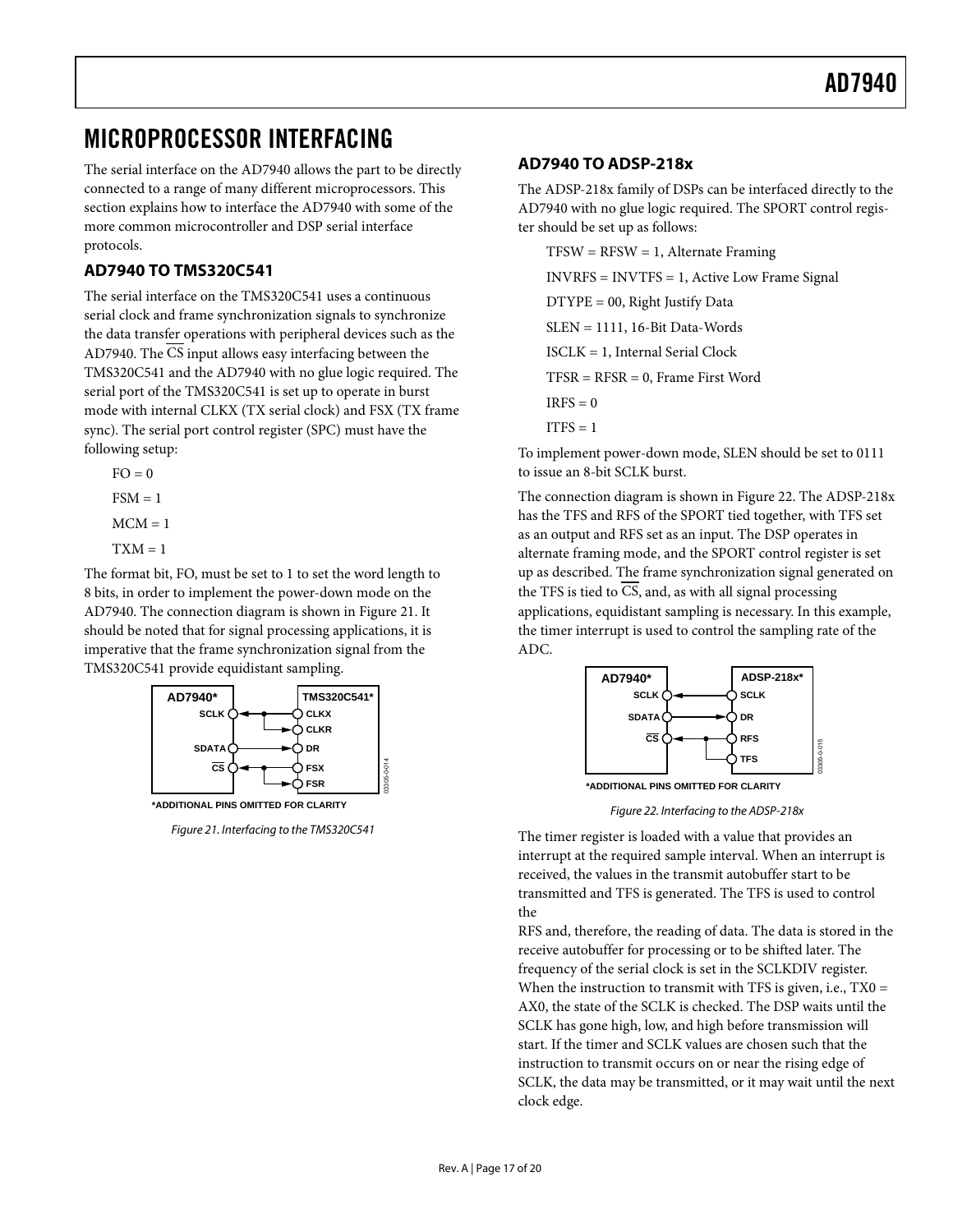For example, if the ADSP-2189 had a 20 MHz crystal, such that it had a master clock frequency of 40 MHz, the master cycle time would be 25 ns. If the SCLKDIV register is loaded with the value 7, then a SCLK of 2.5 MHz is obtained, and 16 master clock periods will elapse for every 1 SCLK period. Depending on the throughput rate selected, if the timer register was loaded with the value  $803 (803 + 1 = 804)$ , then 50.25 SCLKs will occur between interrupts and subsequently between transmit instructions. This situation will result in nonequidistant sampling since the transmit instruction is occurring on a SCLK edge. If the number of SCLKs between interrupts is a whole integer figure of N, then equidistant sampling will be implemented by the DSP.

### <span id="page-17-0"></span>**AD7940 TO DSP563xx**

The connection diagram i[n Figure 23](#page-17-1) shows how the AD7940 can be connected to the ESSI (synchronous serial interface) of the DSP-563xx family of DSPs from Motorola. Each ESSI (two on board) is operated in synchronous mode (SYN bit in CRB = 1) with internally generated 1-bit clock period frame sync for both Tx and Rx (Bits FSL1 = 0 and FSL0 = 0 in CRB). Normal operation of the ESSI is selected by making  $MOD = 0$  in the CRB. Set the word length to 16 by setting bits  $WLI = 1$  and WL0 = 0 in CRA. The FSP bit in the CRB should be set to 1 so that the frame sync is negative. It should be noted that for signal processing applications, it is imperative that the frame synchronization signal from the DSP-563xx provide equidistant sampling.

In the example shown in [Figure 23,](#page-17-1) the serial clock is taken from the ESSI so the SCK0 pin must be set as an output, SCKD = 1.



<span id="page-17-1"></span>

*Figure 23. Interfacing to the DSP-563xx*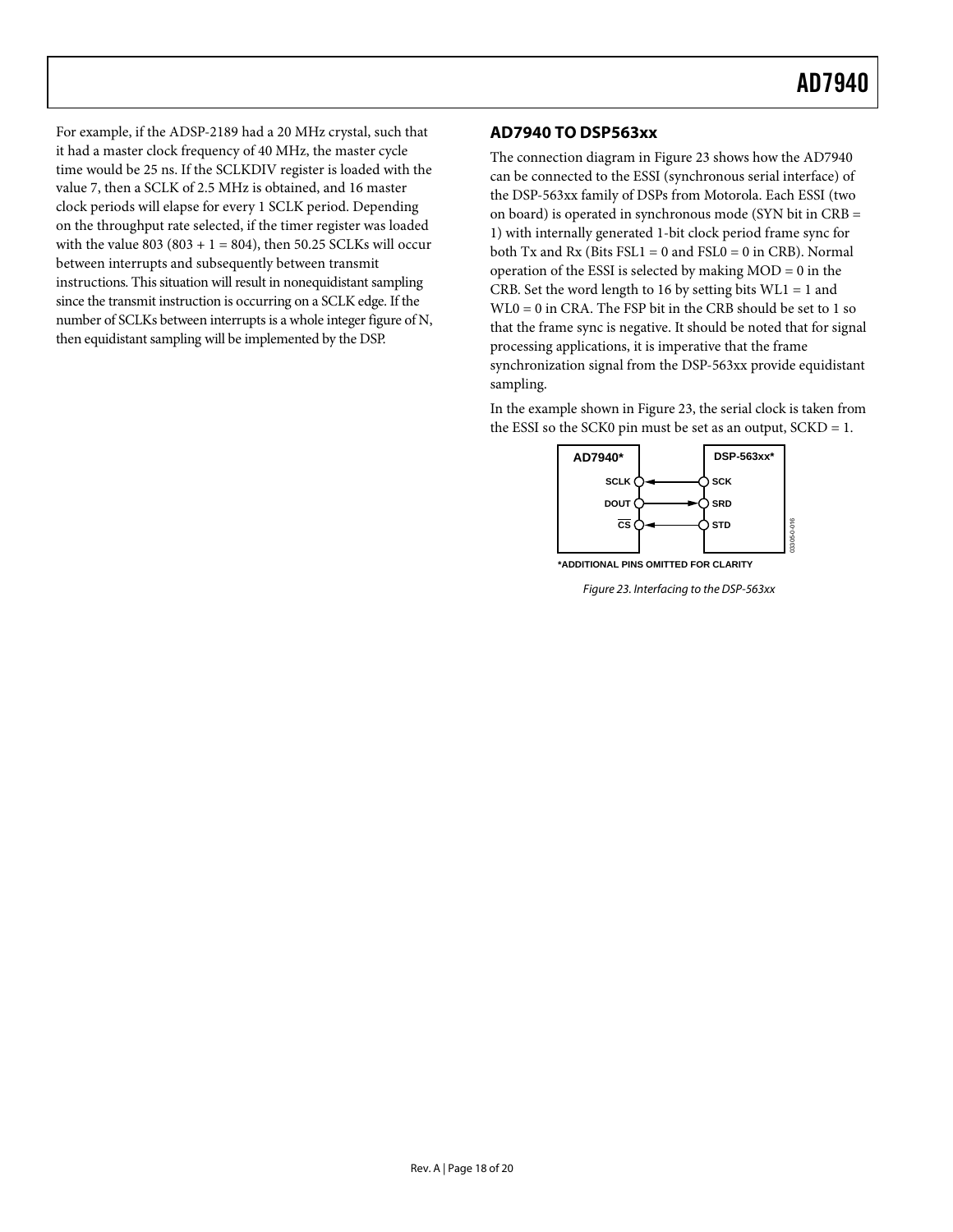## <span id="page-18-1"></span><span id="page-18-0"></span>APPLICATION HINTS **GROUNDING AND LAYOUT**

The printed circuit board that houses the AD7940 should be designed such that the analog and digital sections are separated and confined to certain areas of the board. This facilitates the use of ground planes that can be separated easily. A minimum etch technique is generally best for ground planes, since it gives the best shielding. Digital and analog ground planes should be joined at only one place. If the AD7940 is in a system where multiple devices require an AGND to DGND connection, the connection should still be made at one point only, a star ground point that should be established as close as possible to the AD7940.

Avoid running digital lines under the device since these will couple noise onto the die. The analog ground plane should be allowed to run under the AD7940 to avoid noise coupling. The power supply lines to the AD7940 should use as large a trace as possible to provide low impedance paths and reduce the effects of glitches on the power supply line. Fast switching signals, such as clocks, should be shielded with digital ground to avoid radiating noise to other sections of the board, and clock signals should never be run near the analog inputs. Avoid crossover of digital and analog signals. Traces on opposite sides of the board should run at right angles to each other, which will reduce the effects of feedthrough through the board. A microstrip technique is by far the best but is not always possible with a double-sided board. In this technique, the component side of the board is dedicated to ground planes while the signals are placed on the solder side.

Good decoupling is also very important. All analog supplies should be decoupled with 10  $\mu$ F tantalum in parallel with 0.1  $\mu$ F capacitors to AGND, as discussed in th[e Typical Connection](#page-11-1)  [Diagram](#page-11-1) section. To achieve the best performance from these decoupling components, the user should attempt to keep the distance between the decoupling capacitors and the  $V_{DD}$  and GND pins to a minimum, with short track lengths connecting the respective pins.

### <span id="page-18-2"></span>**EVALUATING THE AD7940 PERFORMANCE**

The recommended layout for the AD7940 is outlined in the evaluation board for the AD7940. The evaluation board package includes a fully assembled and tested evaluation board, documentation, and software for controlling the board from the PC via the evaluation board controller. The evaluation board controller can be used in conjunction with the AD7940 evaluation board, as well as many other Analog Devices evaluation boards ending in the CB designator, to demonstrate/evaluate the ac and dc performance of the AD7940.

The software allows the user to perform ac (fast Fourier transform) and dc (histogram of codes) tests on the AD7940. The software and documentation are on a CD shipped with the evaluation board.